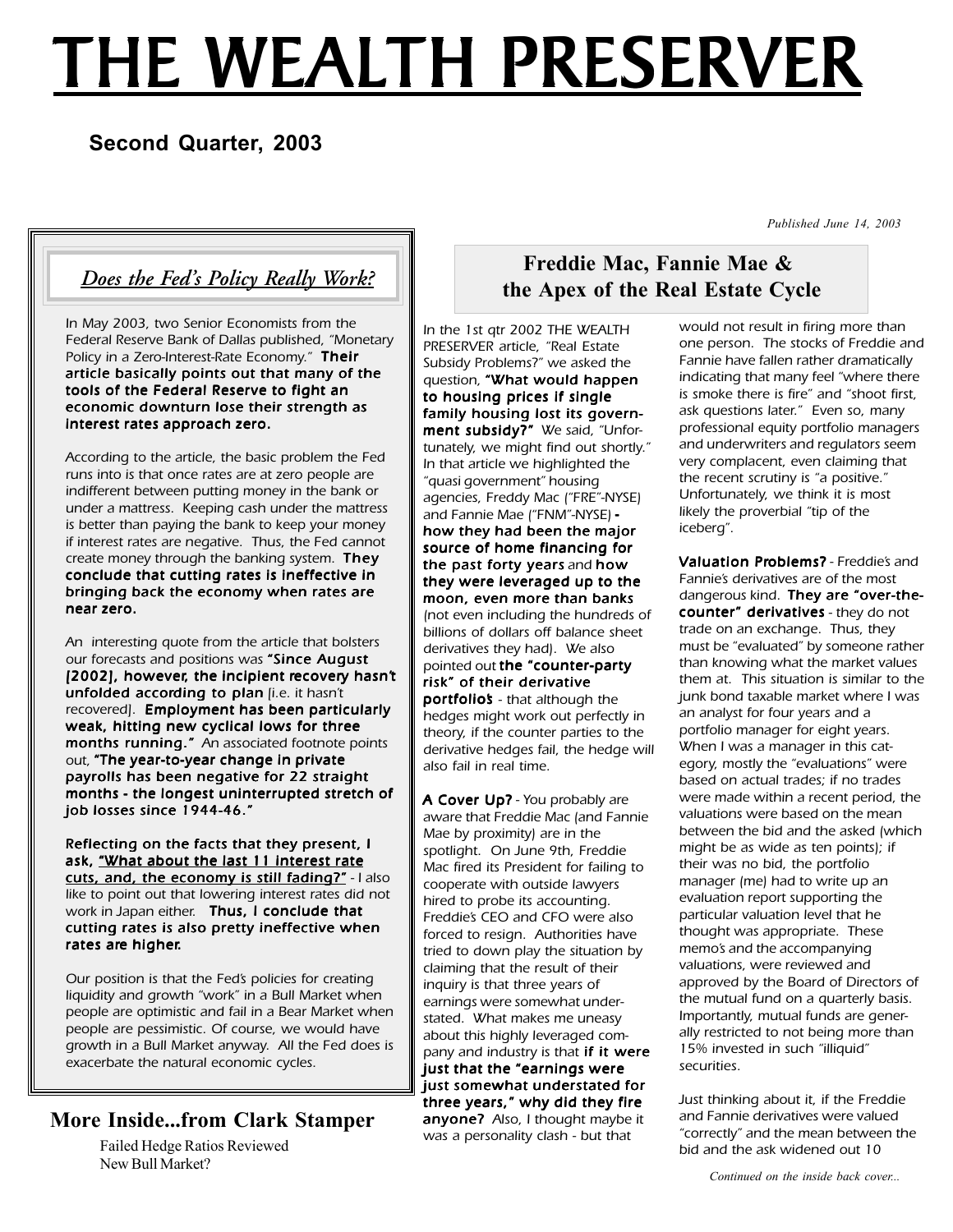## **Failed Hedge Ratios Reviewed**

*Identical to risk-controlled arbitrage blow up of the middle 1980's Similar to the mortgaged back derivatives collapse of the early 1990's Similar to Long Term Capital Management's Demise in the early 1990's Freddie Mac has likely experienced failing "Hedge Ratios"*

*A "hedge ratio" is roughly defined as "the number of futures, options or bonds bought or sold against a position in the underlying security in order to hedge the position."*

*Hedge ratios are a classic phenomenon of economics and/or economic modeling. They work adequately for a period of time and/or over a period economic movement(s); however, after large movements, they usually must be rebalanced (if they can) otherwise they fail.*

*In the middle 1980's I witnessed the first major failure in hedge ratios in recent financial history. The major investment bankers (such as Goldman Sachs, Merrill Lynch, etc.) had hired the top finance professors to help their clients "create value" in the new mortgaged backed securities market. Mortgaged backed securities are bonds that are backed by pools of mortgages on single family houses. The key distinction with mortgaged backed securities versus other bonds is that they can be prepaid at par if an underlying borrower pays off their mortgage.*

*One method of "creating value" was to get a financial institution (a Savings & Loan, for instance) to purchase mortgaged backed securities; use those mortgaged backed securities as collateral to borrow and purchase more mortgaged backed securities - basically "levering up the portfolio." You "couldn't miss" because you could borrow at a lower cost than what you were earning on the investment/collateral. However, there was some risk if interest rates went up or down related to prepayments of the mortgages. The financial "rocket scientists" solved this problem by helping the financial institution use the futures market to hedge away the interest rate risk and the prepayment risk. The entire scheme was called "Risk-Controlled Arbitrage" - arbitrage but with some risk that is controlled. The rocket scientists "proved" that it worked by running models with interest rates going up 3 percentage points and down 3 percentage points (rates at that time were around 10%) they even gave us their "flip charts."*

*Risk-controlled arbitrage worked great for a year or so. The financial institutions who "invested" in Risk-Controlled Arbitrage racked up all sorts of "risk-free" profits. We weren't feeling too smart about it where I worked because we had decided not to purse risk-controlled arbitrage - we didn't trust the investment bankers' flip charts and it seemed too good to be true. Then, interest rates dropped dramati- interest rates dramatically and risk-controlled arbi- cally risk-controlled arbitrage bankrupted several* **Savings & Loans.** Luckily, as that

*was happening, I was able to attend a generic mortgaged backed securities seminar which featured the most renown financial "rocket scientists," many who had jumped to Wall Street after publishing the most well know finance text books. Anyway, these famous "rocket scientist" from most of the major investment bankers got up on stage one by one and over the next two days each of next two days them explained that "prepay- prepayments had SPED UP more than they had expected and the hedge ratio had failed."*

*Fast forward to 1993. At the time I was managing two mortgaged backed securities mutual funds (in addition to a high yield bond fund and my muni fund). Around this period of time the investment bankers and their rocket scientists sliced and diced mortgaged backed securities a bit differently and came up with "inverse floaters" which would perform exceptionally well if interest rates dropped compared to normal mortgaged backed securities. The "inverse part" was that if rates dropped, the coupon on the inverse floater rose. However, if interest rates rose dramatically, inverse floaters would extend as people would not be refinancing their mortgages and (here is the inverse part again) the coupon would be zero) - so you could end up with a long zero coupon bond and the price would drop dramatically - but no one expected that to hap- no that happen.*

*Because of my close encounter with riskcontrolled arbitrage, when I analyzed mortgaged backed securities, I modeled them all the way to the absolute best case and all the way the to the absolute worst case - interest rates up 10 percentage points or down to zero and prepayments down to zero and as fast as possible. Most of the brokers calling on me could not believe I modeled the bonds so extremely. Then, well, probably some of you remember 1994, the worst bond market since 1937 (here is a plug, in 1994 my muni Fund was number one out of all 800 muni funds!) happened. Rates rose dramatically, and prepayments SLOWED DOWN more than anyone expected. Bonds that some . portfolio managers put in money market mutual funds extended from less than one year out to thirty years and dropped precipitously in price. Some money market mutual funds broke the "buck" (but most were bailed out by the mutual fund's parent). Orange County, California almost went bankrupt because of its "derivative" mortgaged backed securities. Now that example was not really "hedge ratio's" failing but it was essentially the same idea the market moving outside the bounds for which some sophisticated investment scheme would continue to work properly.*

*It was around this time that the hedge firm Long Term Capital Management had its "hedge ratios" fail, although in a different way. Long Term Capital was formed by several "rocket scientists" - this time they owned the firm and operated the hedge fund themselves (as opposed to selling scheme and securities to the client).*

 *Continued on next page...*

*Related Question - What "can' "can't miss" industry has recently been financed with more and more debt, creating rising asset prices which in no current way are supported by the cashflow they give off (or save the owner/* **user)?** If you don't know the *answer, please refer to the 4th quarter 2001 THE WEALTH PRE-SERVER article, "Real Estate - Overvalued?" where we explain it with a straight forward example.*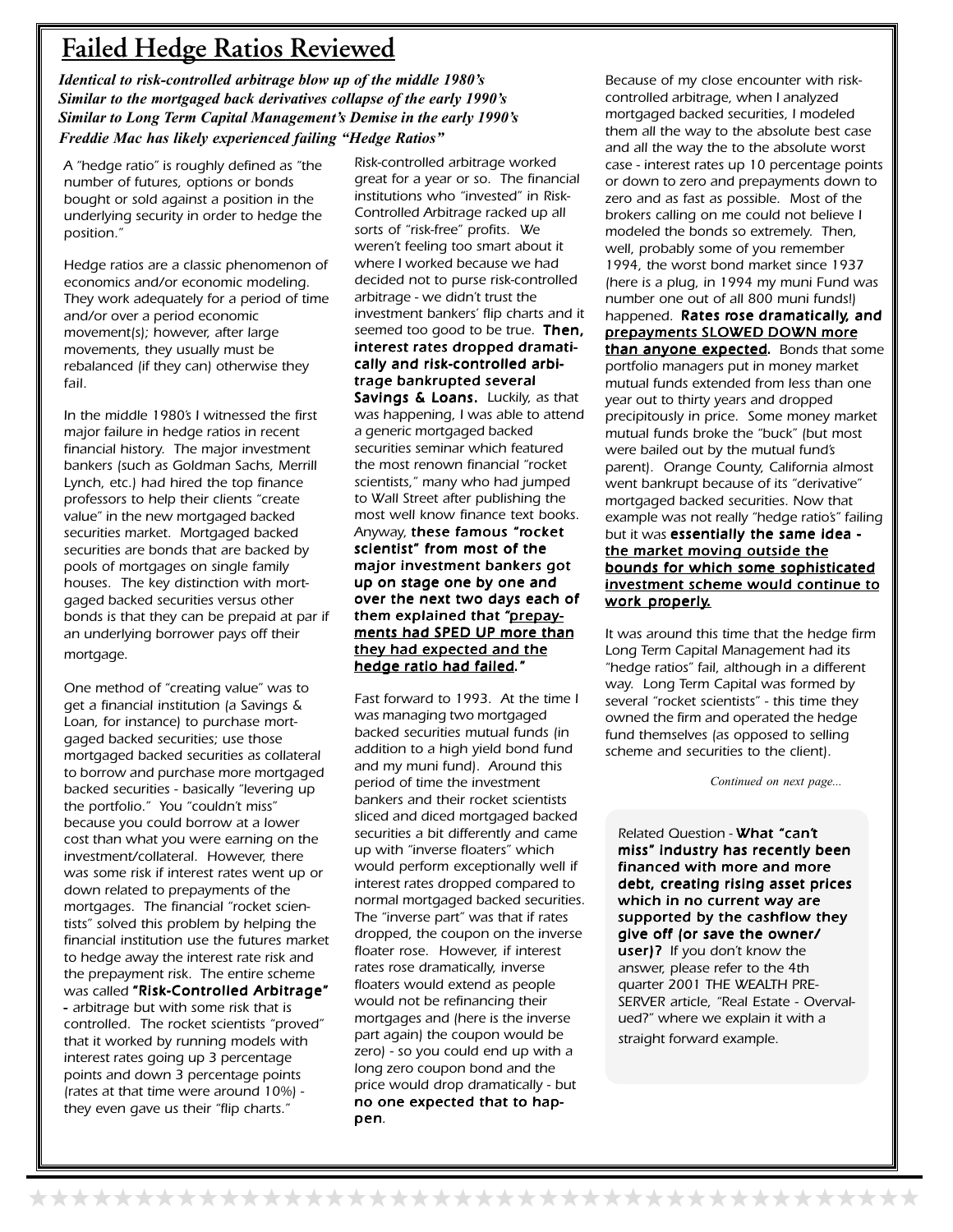*Continued from front page...*

*points (10%) and the firm has a debt ratio of over 95% - it could mean, if the firm were forced to sell, it would have zero equity!!!! Of course, that is assuming the derivatives are valued correctly in the first place. Now, there is most likely tremendous pressure on executive management to not* value its assets downward (espe*cially if the firm is completely overleveraged) because it would impair the firm's capital (and maybe their jobs). It would probably be easier to succumb to that pressure if the securities were not exchange traded, but were traded "over-the-counter." The ." temptation would be even greater if the securities were overly complex and the oversight was lax.*

**Failed Hedge Ratios?** - I could see a *situation at Freddie and Fannie whereby the hedge ratios went out of their normal bands (as interest rates dropped dramatically more than anyone foresaw because they continually thought the economy was going to recover but it didn't) and realistic valuations changed dramatically dramatically (see "Failed Hedge Ratio's Reviewed" in this issue) however, "accounting" valuations* **hardly budged**. Accordingly, *I find it highly probable that Freddie Mac' eddie Mac's hedge ratio' hedge ratio's have failed and that, s and if its securities are correctly and realistically marked to market, that given its high percentage debt capitalization, it is bankrupt (i.e. it has more liabilities than assets). Furthermore, with Freddie Mac out of commission, the value of mortgages in general will drop due to lesser demand and mortgage interest rates will rise. If Freddie had to sell assets, the problem of dropping asset prices would be even worse - it would be self-reinforcing - this time in the negative direction. This drop in valuation would exacerbate Freddie's problems - it probably signals the end of the self-reinforcing cycle of of the self-reinforcing cycle mortgage financing getting cheaper and cheaper (and housing prices going up and up).* It is *highly likely that Fannie Mae has similar problems but even if it but even it does not, the demise of Freddie Mac and the accompanying rise in mortgage rates and decline in housing values would almost certainly impair the over-leveraged Fannie Mae (along with many other financial institutions) whether they had problems previously or not.*

#### **Failed Hedge Ratios Reviewed**

*(continued from page 2)*

*Originally, they performed their arbitrage magic on mortgaged backed securities. Later, they applied essentially similar modeling but this time including corporate junk bonds (remember I was a junk bond analyst from 1987 to 1990 and a junk bond portfolio manager from 1990 to 1998). I am sure everything was great for a while and they and their clients were probably giddy at the profits they were "booking." With that success they levered their investment vehicle up even more. I'm sure they monitored it closely including the prices the junk bonds were "trading at." However, when interest rates rose in 1994 and bonds in general dropped in price, there was also a drop in the stock market and in the market for high yield, junk bonds. Apparently, the fellows at Long Term Capital had planned on selling the junk bonds as a way of rebalancing their hedge (that probably worked for them with mortgaged backed securities).*

*"Uh Oh," they did not understand the junk bond market very well, probably because they had not been in that market through an entire down/up cycle. The problem they were unaware of and their model did not capture was that of "liquidity." When times are good the actual prices junk bonds can be bought and sold at are on average within a point or so of where they are evaluated (for example, if the evaluation is at 95, you could purchase them at 96 and sell at 94, for a spread of two points). But when times*

*are rough, the spread widens, often dramatically, and if you have size (big positions as Long Term Capital had) to go, you might not be able to get a bid!!!!! Thus, the liquidity of junk bonds dried up faster than the modelers had any idea about and resulted in Long Term Capital being unable to rebalance their portfolio and their hedge ratios failed.*

*Another Self-Reinforcing Cycle*

*(similar to those detailed in our 4th quarter THE WEATH PRESERVER article, "Self-Reinforcing Cycles") - Importantly, in hindsight, the creation and implementation of these different schemes took those markets to higher levels than would have occurred had they never been implemented. I can remember in 1993, thinking who is buying this* junk (bonds) at those levels ab*surdly high levels - it was junk* **bond newcomer Long Term Capital** *Management.*

*In all three examples given here, it is important to note that the assets were used as collateral to borrow to buy* **more of the SAME ASSET** as the *program was implemented; thus, creating artificial and unsustainable demand that eventually pushed prices up to absurd levels that had to be retraced. As with all self-reinforcing cycles a limit was finally reached and it had to be unwound. These are excellent examples of how unsustainable credit (that is borrowing or debt financing) financed bubbles are. financing) financed are.*

#### **New Bull Market? No, just more Bull from the Media**

*1). The U.S. economy (and the rest of the world) is now clearly in deflation (see 4th Quarter 2001 WEALTH PRESERVER article, "Deflation - The Unspoken Watch Word of the New Decade" and, again, last quarter in "Deflation - Confirming Evidence is in - The Last Holdouts Turn".)*

*2). The equity markets are still trading* dramatically above fair value (see *January 2001 MONTHLY MISER article, "Money Magazine Predicts Dow Jones Plunge").*

3). The mal-investments and accompa*nying debt loads of the economic & stock bubble have yet to work themselves out (see 1st Quarter of 2003, "It is Not The War [stupid] - It's the Business Cycle.").*

*4). The States of the U.S. must address their more than \$100 billion in budget deficits by balanc- budget balancing their budgets by June 30th.*

*5). We believe the announcement of the Freddie Mac scandal at this point in a counter-trend rebound is classic for resumption of the downward trend in the financial financial markets. If the Freddie Mac situation is anything worse than already reported, we believe the markets are toast.*

*6). The market media is almost always wrong and the current stock market rebound is at a typical percentage for a counter-trend rally in a Bear Market of this size.*